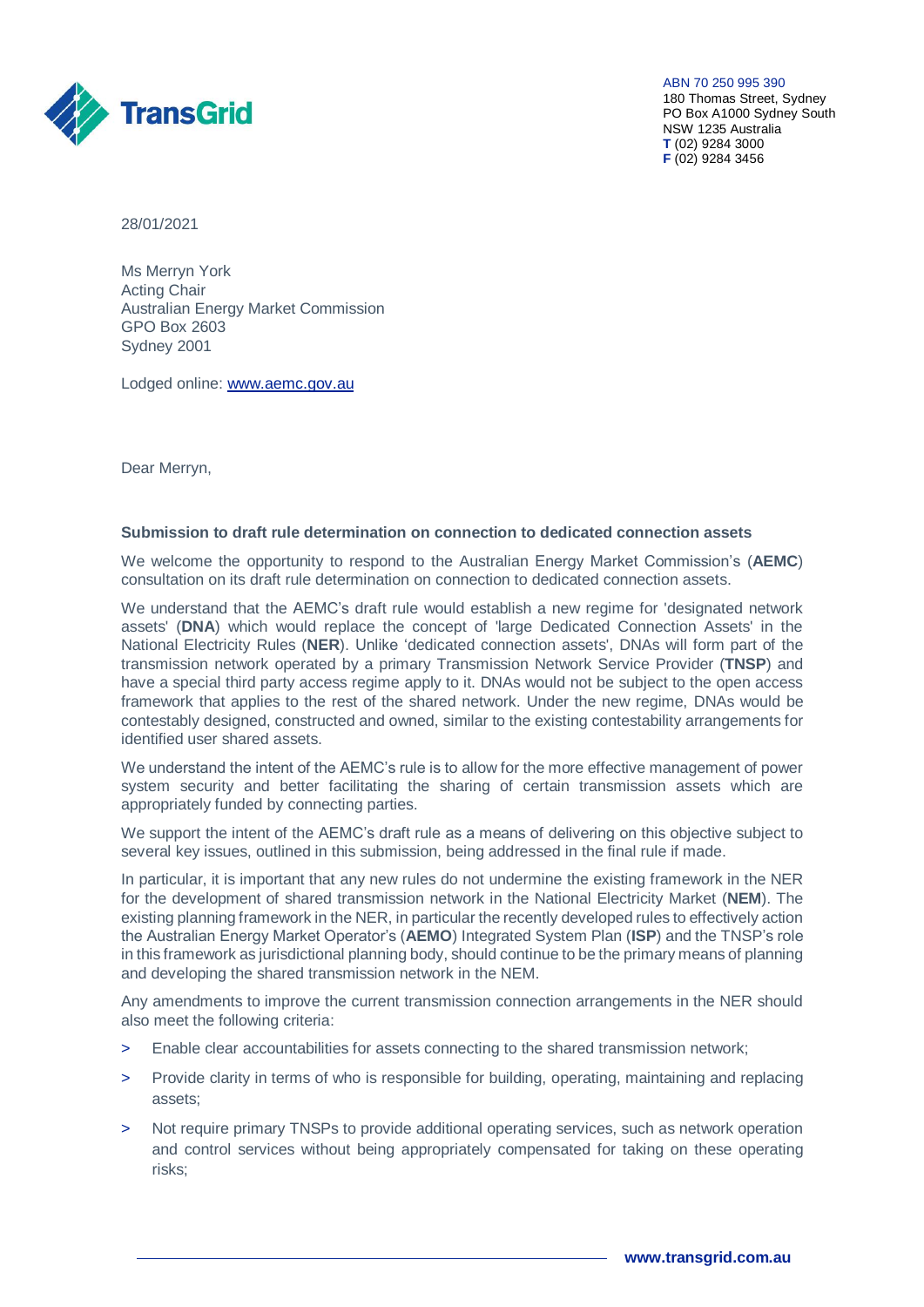- > Not add complexity, reduce reliability or add cost to the connection process. The AEMC must provide evidence that there is a clear net benefit to any changes to the current framework that will result in more efficient outcomes for consumers;
- Not compromise the ability of the primary TNSP to perform its functions in maintaining power system security and reliability; and
- Provide clarity on how the proposed access regime is intended to apply.

These criteria are essential for providing investment certainty, ensuring that the reliability and security of the system is maintained at the lowest to consumers and, more broadly, the advancement of the national electricity objective (**NEO**) in the National Electricity Law (**NEL**), the test the AEMC must apply in considering rule change requests. We consider the draft rule does not currently meet these criteria.

The remainder of this submission sets out some specific issues that we have identified in the process of reviewing the AEMC's draft rule. We would support a final rule if these issues were properly addressed. We have also contributed to Energy Networks Australia's submission on the AEMC's draft rule determination and support the views raised in that submission.

# **Potential inefficiencies in the planning and development of transmission networks**

It is important that the AEMC's connection to dedicated connection assets rule does not undermine the broader transmission planning framework in the NER, in particular the recently developed rules to effectively action AEMO's ISP.

The incremental development of shared transmission networks on a larger scale under the AEMC's draft rule would likely result in the inefficient design of the transmission network as a whole. It could also give rise to unintended reliability and security concerns due to the necessary complexity of the relationships between the parties involved. It is essential that the final rule, if made, clarifies the primacy of the existing planning framework to avoid these concerns. It should also be made clear in the final rule how TNSPs, as jurisdictional planning bodies, should take DNAs into account when planning the transmission network.

# **The rule should provide clarity on how a DNA can transition to shared network providing prescribed transmission services over time**

There is a lack of clarity in the draft rule on whether a DNA can transition to shared network providing prescribed transmission services owned by the primary TNSP and how this would occur. The final rule, if made, must clarify how and if this can occur under the NER. This clarity is required in the event that generators choose to invest in an asset identified in a transmission annual planning report (**TAPR**), a Renewable Energy Zone (**REZ**) design report or ISP to bring forward this investment.<sup>1</sup> Generators would need to fund this asset until such time that it is shown that it will provide benefits to consumers through the regulatory investment test for transmission (**RIT-T**) and become a prescribed transmission service asset. It is critical that the final rule provides clarity on this issue to avoid uncertainty and to allow for the efficient development of the transmission network in the long term interests of consumers.

# **Additional clarity required on the flow of funds for services including cost sharing arrangements**

It is unclear how contestable costs for the construction of the asset would be allocated to subsequent connecting parties under the draft rule. The final rule, if made, must clarify how these costs would be

REZ design reports are proposed by the Energy Security Board as part of REZ planning rules which build on the ISP rules. See: [http://www.coagenergycouncil.gov.au/reliability-and-security-measures/renewable-energy-zones,](http://www.coagenergycouncil.gov.au/reliability-and-security-measures/renewable-energy-zones) viewed 28 January 2020.



-